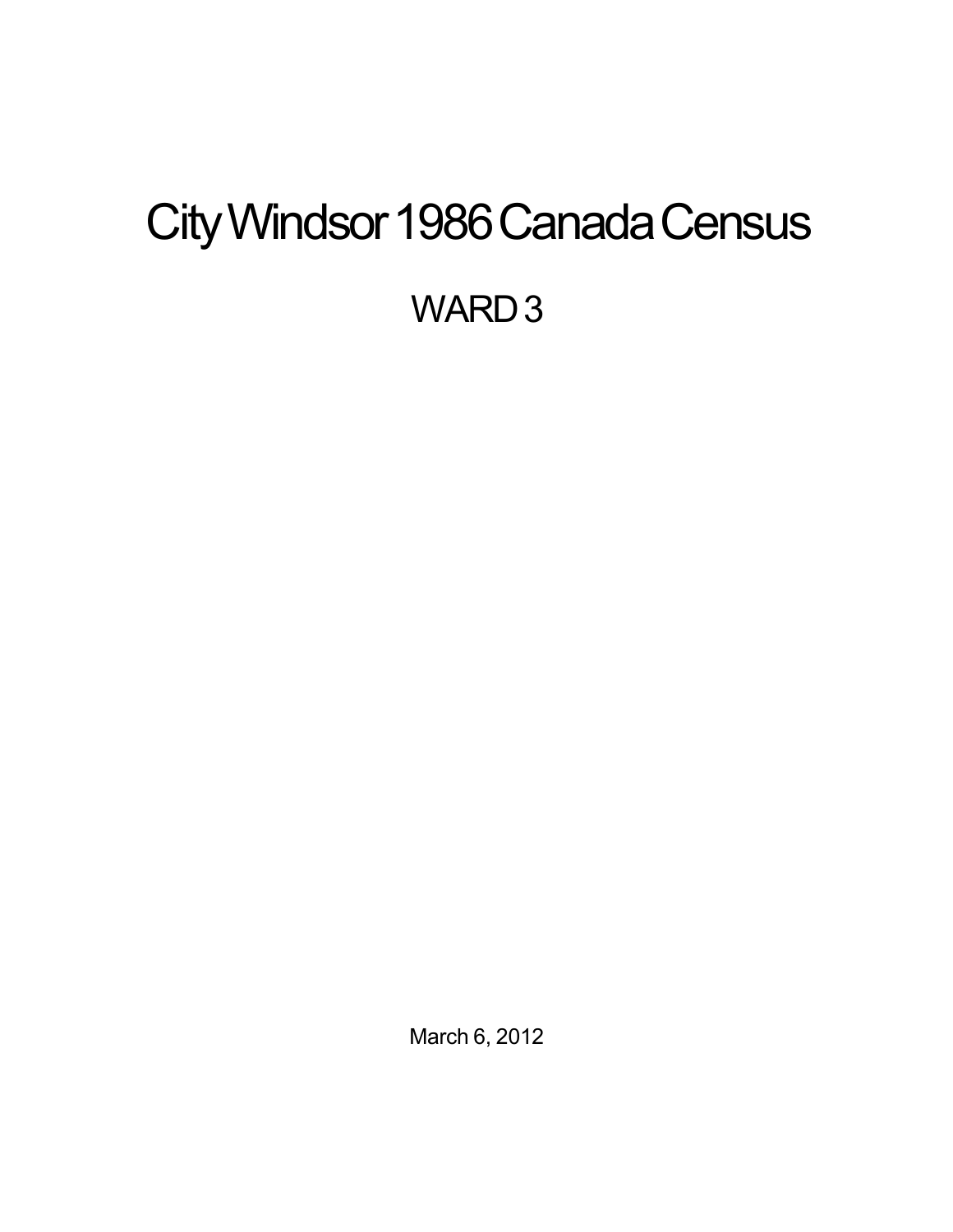## **Table of Contents**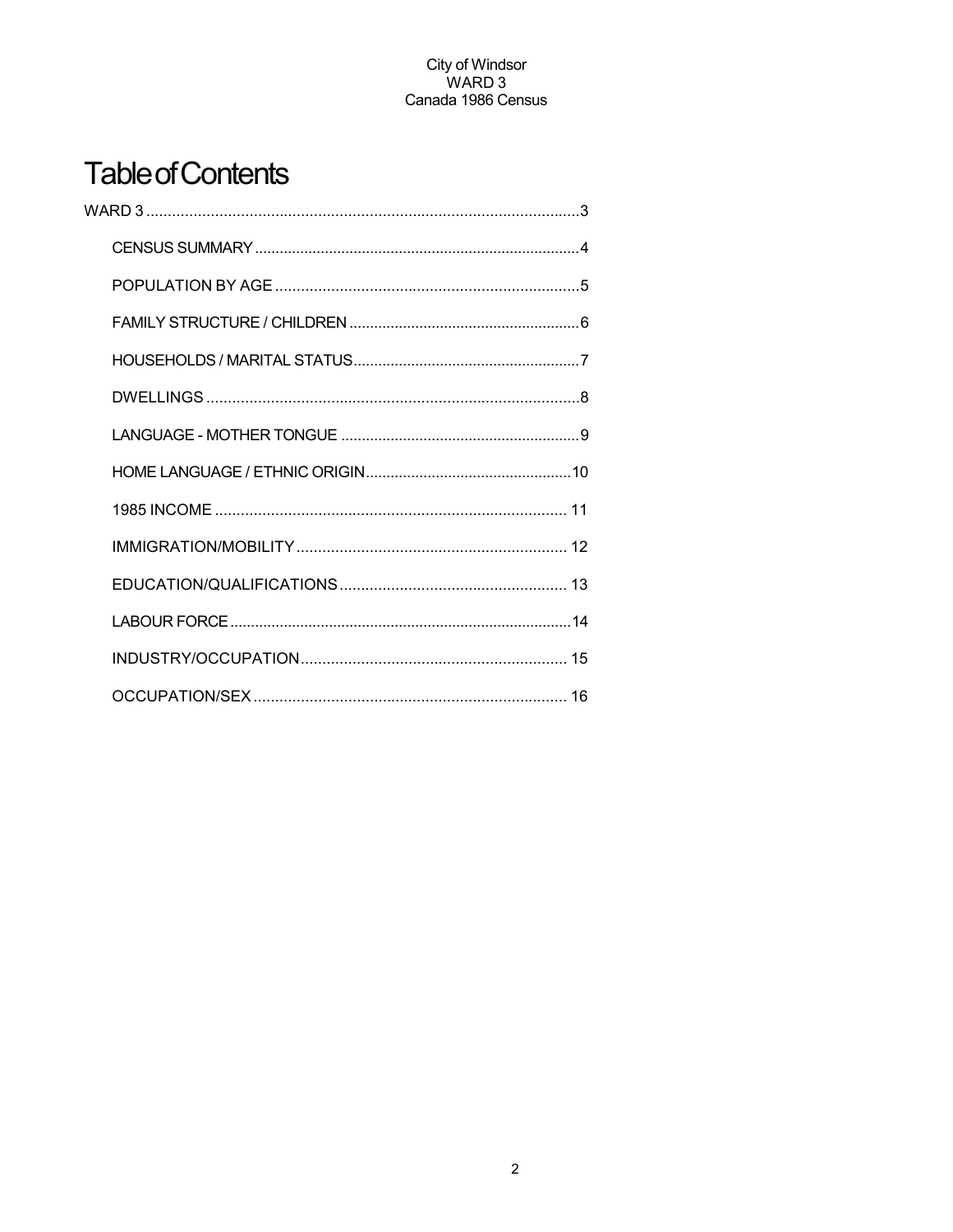## WARD 3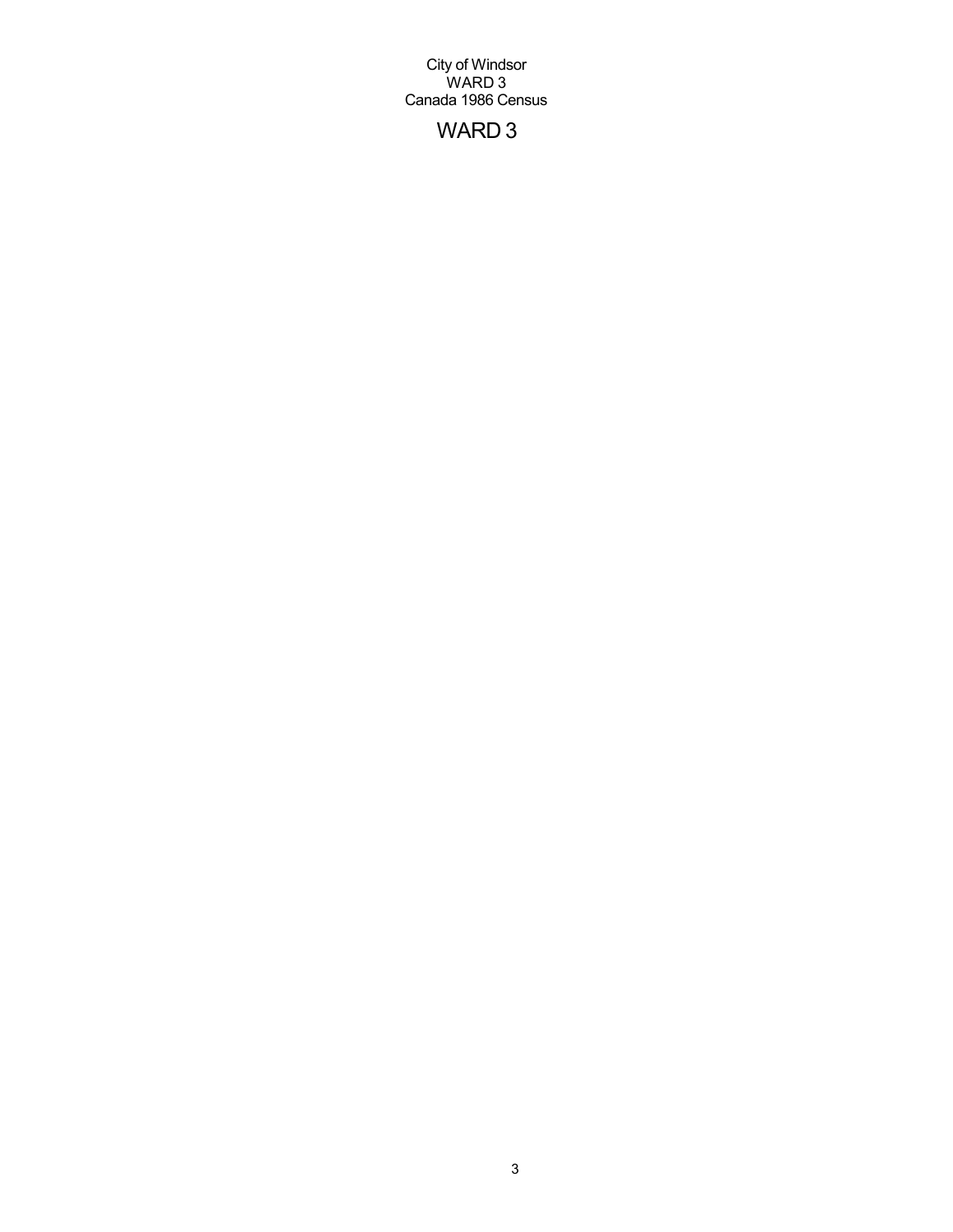## **CENSUS SUMMARY**

| <b>CENSUS SUMMARY</b>          | <b>WARD3</b> |  |
|--------------------------------|--------------|--|
| Total population (% base)      | 40,507       |  |
| By sex:                        |              |  |
| Male                           | 19,12547%    |  |
| Female                         | 21,39553%    |  |
| By age:                        |              |  |
| 0 to 4 years                   | 2,645 7%     |  |
| 5 to 19 years                  | 7,26018%     |  |
| 20 to 24 years                 | 4,05010%     |  |
| 25 to 34 years                 | 7,20018%     |  |
| 35 to 44 years                 | 4,53011%     |  |
| 45 to 54 years                 | 3,590 9%     |  |
| 55 to 64 years                 | 4,42511%     |  |
| 65 to 74 years                 | 3,625 9%     |  |
| 75 years and over              | 3,275 8%     |  |
| Average age of population      | 38           |  |
| Total census families (% base) | 10,255       |  |
| <b>Husband-wife families</b>   | 8,39082%     |  |
| With no children at home       | 3,74036%     |  |
| With children at home          | 4,64045%     |  |
|                                |              |  |
| Lone-parent families           | 1,90519%     |  |
| Total children at home         | 11,970       |  |
| Average children per family    | 1.2          |  |
| Private households (% base)    | 17,185       |  |
| <b>Persons in households</b>   | 39,710       |  |
| Average persons per household  | 2.3          |  |
| Occupied dwellings (% base)    | 17,170       |  |
| Owned                          | 9,05553%     |  |
| Rented                         | 8,13547%     |  |
|                                |              |  |
| Single detached house          | 9,06553%     |  |
| Apartment 5 or more storeys    | 3,22019%     |  |
| Other type of dwelling         | 4,93529%     |  |
| 1985 Avg. hhld income (est.)   | 27,852       |  |
|                                |              |  |
|                                |              |  |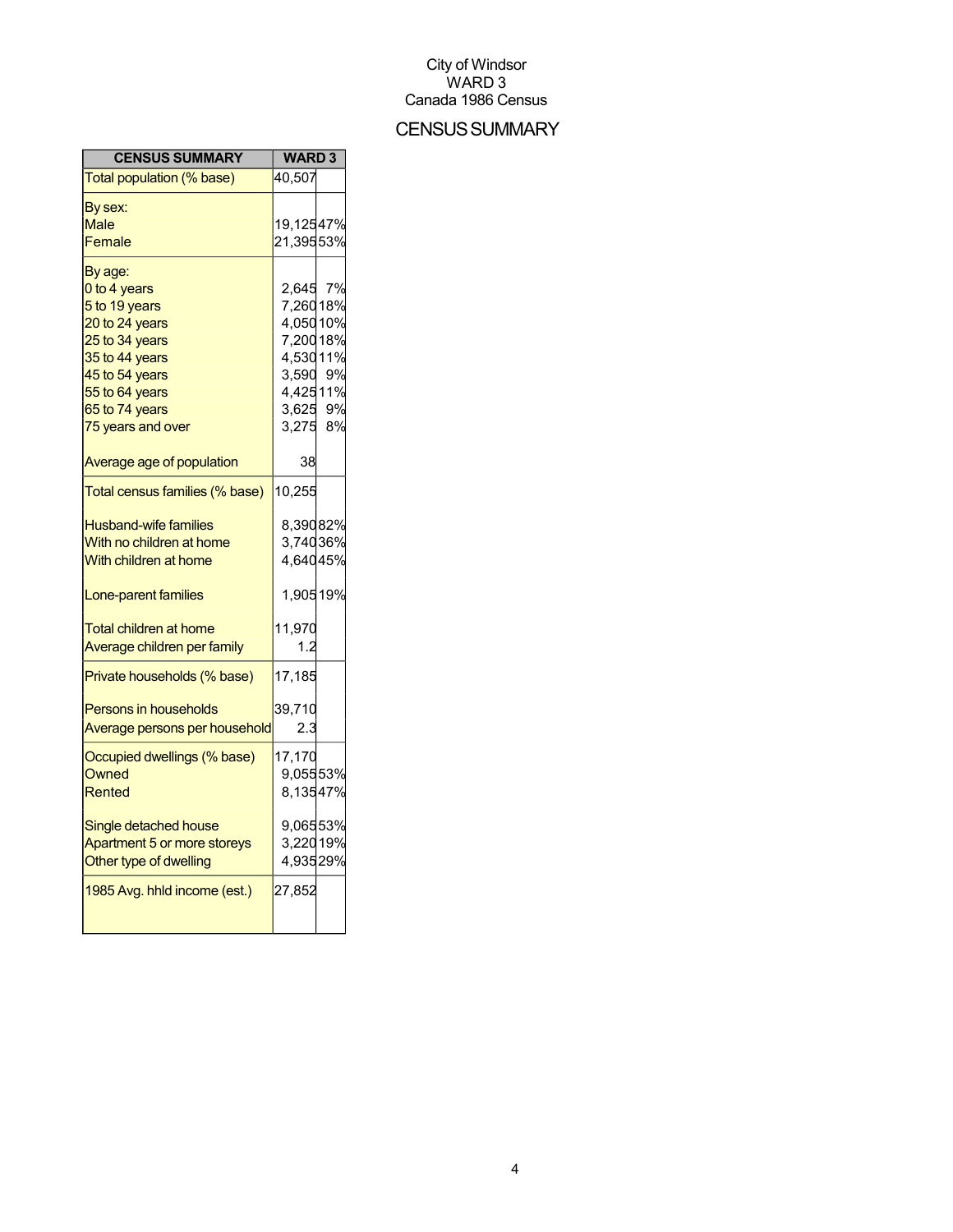## POPULATIONBYAGE

| <b>POPULATION BY AGE   WARD 3</b> |                      |    |
|-----------------------------------|----------------------|----|
| Total population (% Base) 40,507  |                      |    |
| Average age of population         | 38                   |    |
| By age:                           |                      |    |
| 0 - 4 years                       | 2,645 7%<br>2,300 6% |    |
| <mark>5 - 9 years</mark>          |                      |    |
| 10 - 14 years                     | 2,300                | 6% |
| 15 - 19 years                     | 2,660                | 7% |
| 20 - 24 years                     | 4,05010%             |    |
| 25 - 34 years                     | 7,20018%             |    |
| 35 - 44 years                     | 4,53011%             |    |
| 45 - 54 years                     | 3,590 9%             |    |
| 55 - 64 years                     | 4,42511%             |    |
| 65 - 74 years                     | 3,625 9%             |    |
| 75 years and over                 | 3,275                | 8% |
|                                   |                      |    |
| <b>Male population</b>            | 19,12547%            |    |
| Average age of males              | 36.1                 |    |
|                                   |                      |    |
| By age:                           |                      |    |
| <mark>0 - 4 years</mark>          | 1,310                | 3% |
| 5 - 9 years                       | 1,165                | 3% |
| 10 - 14 years                     | 1,160                | 3% |
| 15 - 19 years                     | 1,350                | 3% |
| 20 - 24 years                     | 1,900                | 5% |
| 25 - 34 years                     | 3,675                | 9% |
| 35 - 44 years                     | 2,360                | 6% |
| 45 - 54 years                     | 1,720                | 4% |
| 55 - 64 years                     | 2,050                | 5% |
| 65 - 74 years                     | 1,425                | 4% |
| 75 years and over                 | 1,070                | 3% |
| <b>Female population</b>          | 21,39553%            |    |
|                                   |                      |    |
| Average age of females            | 39.8                 |    |
| By age:                           |                      |    |
| $0 - 4$ years                     | 1,335                | 3% |
| 5 - 9 years                       | 1,135                | 3% |
| 10 - 14 years                     | 1,140                | 3% |
| 15 - 19 years                     | 1,310                | 3% |
| 20 - 24 years                     | 2,150                | 5% |
| 25 - 34 years                     | 3,525                | 9% |
| 35 - 44 years                     | 2,170                | 5% |
| 45 - 54 years                     | 1,870                | 5% |
| 55 - 64 years                     | 2,375                | 6% |
| 65 - 74 years                     | 2,200                | 5% |
| 75 years and over                 | 2,205                | 5% |
|                                   |                      |    |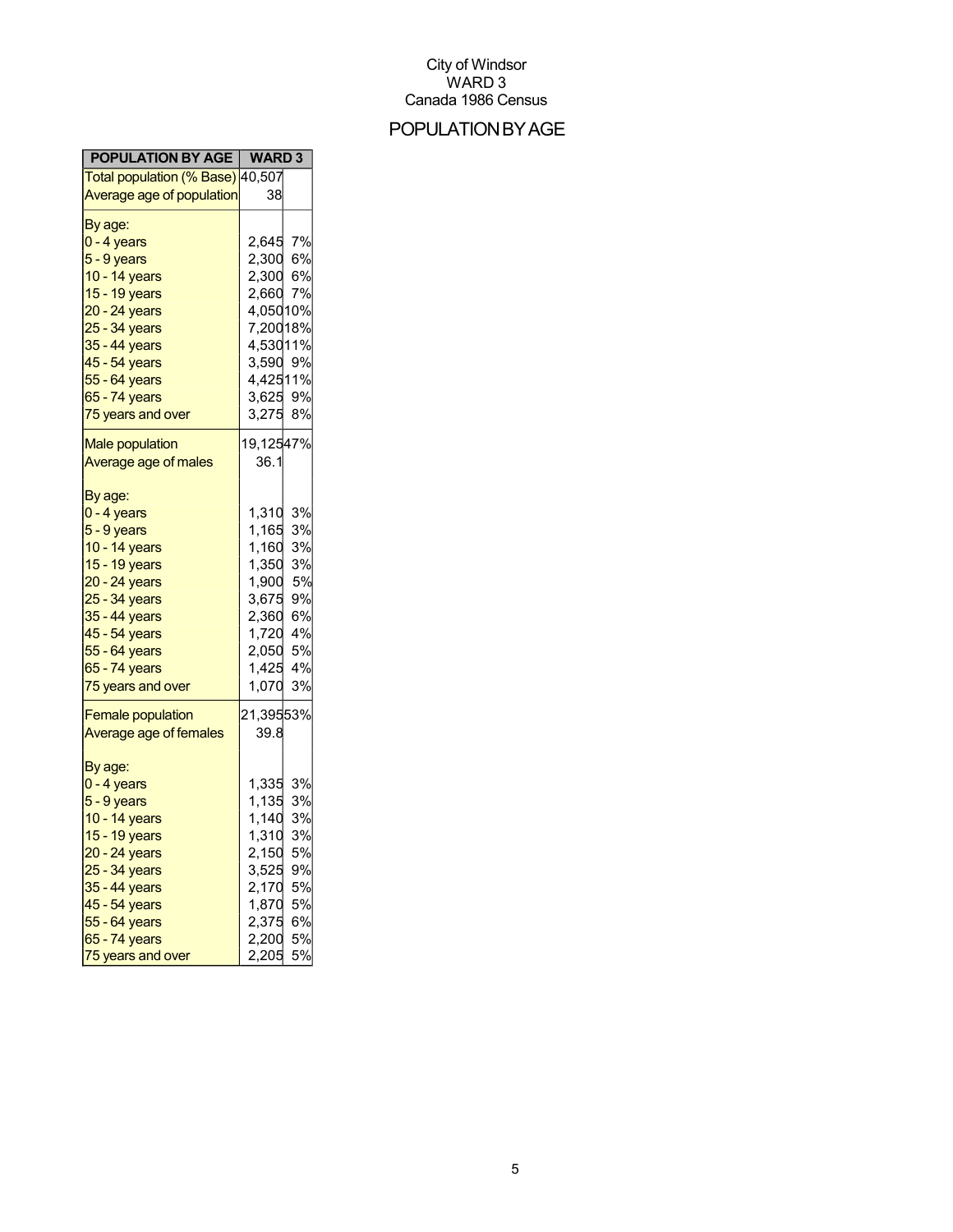## FAMILYSTRUCTURE/CHILDREN

| <b>FAMILY STRUCTURE / CHILDREN</b> | <b>WARD3</b> |        |
|------------------------------------|--------------|--------|
| Total census families (% base)     | 10,255       |        |
|                                    |              |        |
| By family structure:               |              |        |
| <b>Total husband-wife families</b> | 8,39082%     |        |
| With no children at home           | 3,74036%     |        |
| With children at home              | 4,64045%     |        |
| 1 child                            | 1,76017%     |        |
| 2 children                         | 1,78517%     |        |
| 3 or more children                 | 1,06510%     |        |
| Lone-parent families               | 1,90519%     |        |
| Lone male parent                   |              | 260 3% |
| 1 child at home                    |              | 105 1% |
| 2 children at home                 |              | 60 1%  |
| 3 or more children at home         |              | 45 0%  |
| Lone female parent                 | 1,64516%     |        |
| 1 child at home                    | 1,04510%     |        |
| 2 children at home                 |              | 460 4% |
| 3 or more children at home         |              | 165 2% |
| Total children at home (%base)     | 11,970       |        |
| $0 - 5$ years                      | 2,99525%     |        |
| $6 - 14$ years                     | 4,03534%     |        |
| 15 - 17 years                      | 1,45512%     |        |
| 18 - 24 years                      | 2,48521%     |        |
| 25 years and over                  | 1,020 9%     |        |
| Average children/family            | 1.2          |        |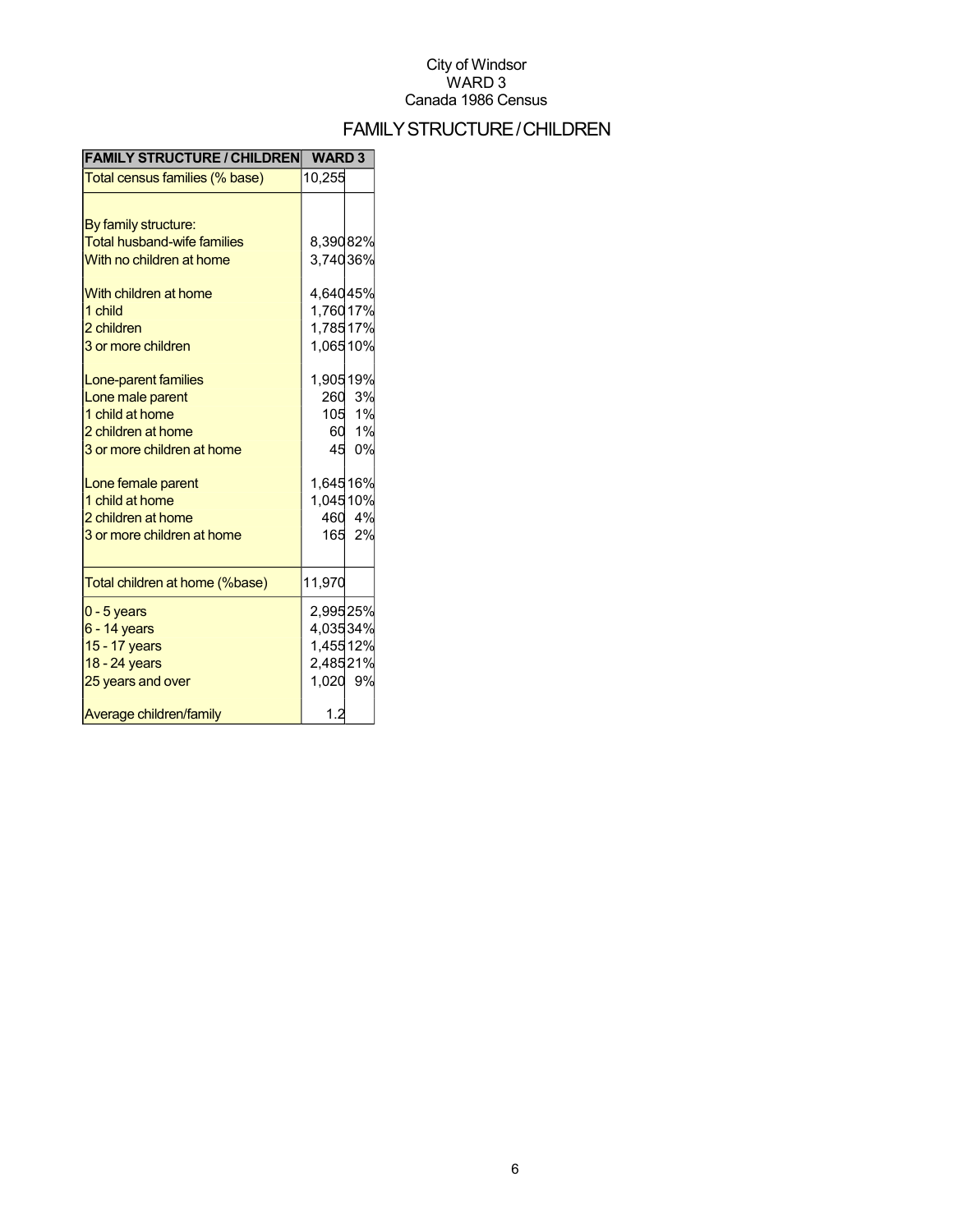## HOUSEHOLDS/MARITALSTATUS

| <b>HOUSEHOLDS / MARITAL STATUS</b> | <b>WARD3</b> |        |
|------------------------------------|--------------|--------|
| Private households (% base)        | 17,185       |        |
| By size of household:              |              |        |
| 1 person                           | 6,15036%     |        |
| 2 persons                          | 5,16030%     |        |
| 3 persons                          | 2,46014%     |        |
| 4 - 5 persons                      | 2,95017%     |        |
| 6 or more persons                  |              | 515 3% |
| By number of census families:      |              |        |
| Non-family households              | 6,99041%     |        |
| <b>Family households</b>           | 10,17059%    |        |
| 1 census family                    | 10,02558%    |        |
| 2 or more census families          |              | 145 1% |
|                                    |              |        |
| Persons in private households      | 39,710       |        |
| Average persons per household      | 2.3          |        |
| Census families in private         | 10,255       |        |
| households (% base)                |              |        |
| By size of census family:          |              |        |
| 2 person family                    | 4,92548%     |        |
| 3 persons                          | 2,26022%     |        |
| 4 persons                          | 1,98519%     |        |
| 5 or more persons                  | 1,14011%     |        |
| Total population (% base)          | 40,515       |        |
| By marital status, for persons     |              |        |
| 15 years of age and over:          |              |        |
| Single (never married)             | 9,08522%     |        |
| <b>Married</b>                     | 17,23043%    |        |
| Widowed                            | 3,780 9%     |        |
| <b>Divorced</b>                    | 1,945 5%     |        |
| Separated                          | 1,270        | 3%     |
|                                    |              |        |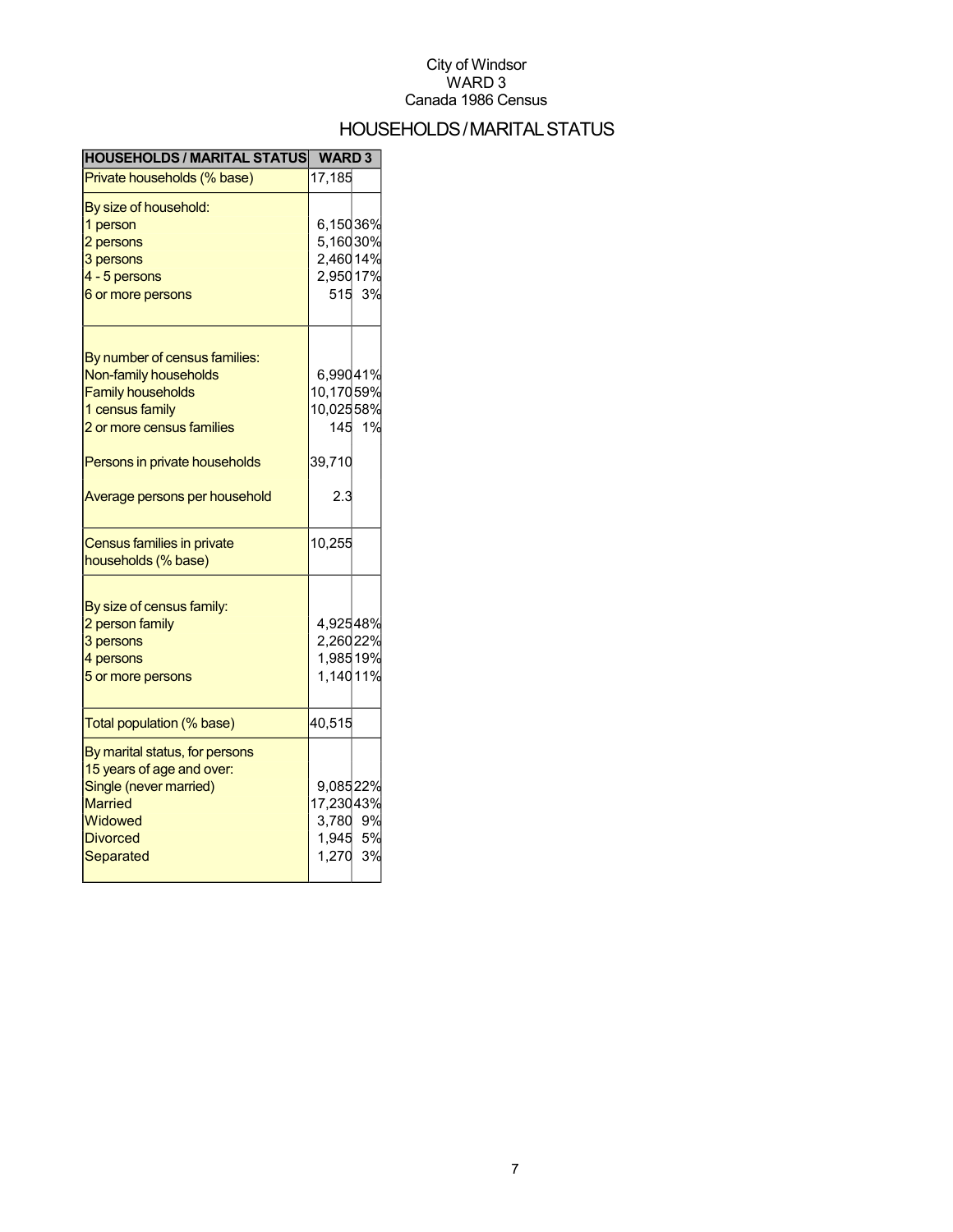## DWELLINGS

| <b>DWELLINGS</b>                                                                                                                                                                       | <b>WARD3</b>                                             |                 |
|----------------------------------------------------------------------------------------------------------------------------------------------------------------------------------------|----------------------------------------------------------|-----------------|
| Occupied dwellings (% base) 17,170                                                                                                                                                     |                                                          |                 |
| By tenure:<br>Rented<br>Owned<br><b>On Reserve</b><br>By dwelling type:<br>Single detached house<br>Apartment 5 or more stories<br><b>Movable dwelling</b><br>All other dwelling types | 8,13547%<br>9,05553%<br>9,06553%<br>3,22019%<br>4,93529% | 0.0%<br>0%      |
| By age of dwelling - total<br><b>Constructed before 1946</b><br>1946 - 1960<br>1961 - 1970<br>1971 - 1980<br>1981 - 1986                                                               | 17,185<br>9,38055%<br>3,57021%<br>1,76510%<br>2,26013%   | 215 1%          |
| Dwellings with central heat<br>Gas<br>Electricity<br>Oil<br><b>Other fuels</b>                                                                                                         | 16,24595%<br>12,53073%<br>4,15024%                       | 470 3%<br>65 0% |
| <b>Tenant occupied households</b><br>With rent $>=$ 30% hhld inc.<br>Owner occupied households<br>Payments >= 30% hhld. inc.                                                           | 7,965<br>3,06038%<br>9,015<br>1,25514%                   |                 |
|                                                                                                                                                                                        |                                                          |                 |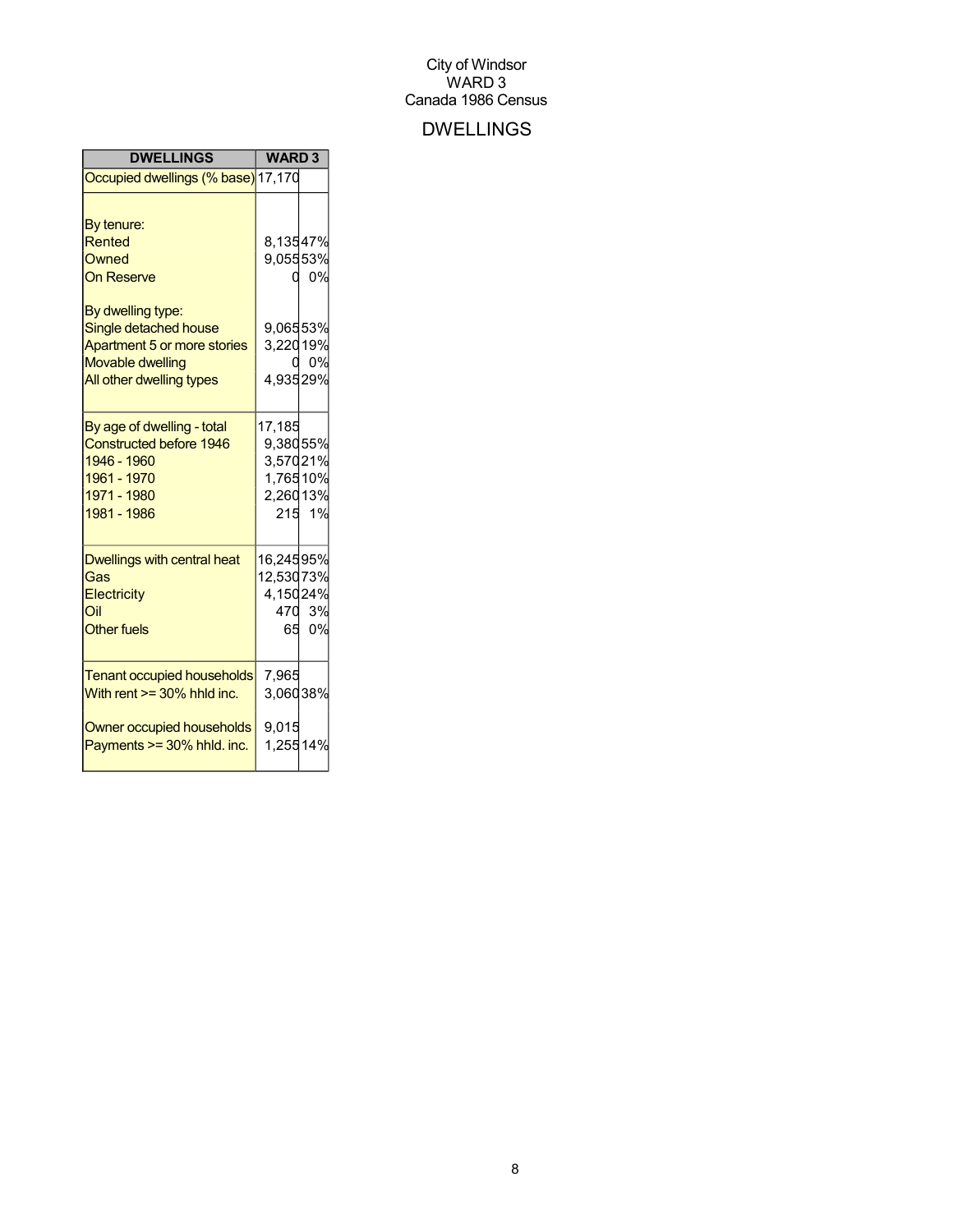## LANGUAGE-MOTHERTONGUE

| <b>LANGUAGE - MOTHER TONGUE</b> | <b>WARD 3</b> |        |
|---------------------------------|---------------|--------|
| Total responses (% Base)        | 40,535        |        |
|                                 |               |        |
| <b>Total single responses</b>   | 37,81593%     |        |
| <b>Total official languages</b> | 29,14572%     |        |
| <b>English</b>                  | 27,76068%     |        |
| French                          | 1,385 3%      |        |
|                                 |               |        |
| Total non-official languages    | 8,67521%      |        |
| German                          |               | 635 2% |
| <b>Chinese</b>                  |               | 260 1% |
| <b>Dutch</b>                    |               | 80 0%  |
| Polish                          |               | 690 2% |
| Italian                         | 3,375         | 8%     |
| Portuguese                      | 65            | 0%     |
| <b>Ukrainian</b>                |               | 470 1% |
| Greek                           | 275           | 1%     |
| Languages other than above      | 1,210         | 3%     |
|                                 |               |        |
| <b>Total multiple responses</b> | 2,720         | 7%     |
|                                 |               |        |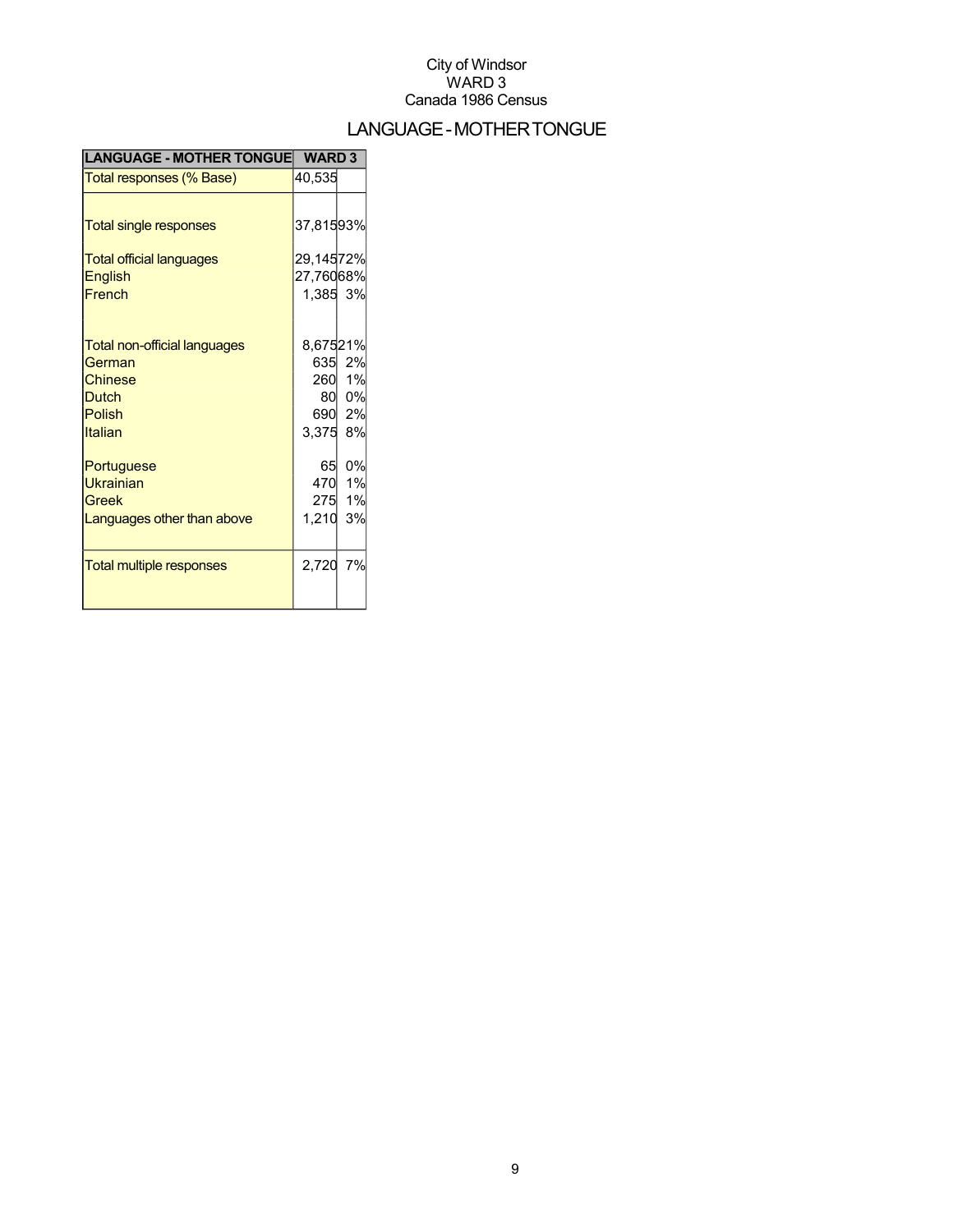## HOME LANGUAGE / ETHNIC ORIGIN

| <b>HOME LANGUAGE / ETHNIC ORIGIN</b>                                                                                                                                                                      | <b>WARD3</b>                                                                        |                                              |
|-----------------------------------------------------------------------------------------------------------------------------------------------------------------------------------------------------------|-------------------------------------------------------------------------------------|----------------------------------------------|
| Total population (% base)                                                                                                                                                                                 | 40,507                                                                              |                                              |
| By home language:<br><b>Total single response</b><br>English<br>French<br>Italian<br>Chinese<br>German<br>Portuguese<br><b>Greek</b><br>Other<br>Speak more than one language                             | 36,70591%<br>31,63078%<br>265<br>2,125<br>255<br>170<br>65<br>150<br>2,125<br>3,430 | 1%<br>5%<br>1%<br>0%<br>0%<br>0%<br>5%<br>8% |
| By official language:<br><b>English only</b><br><b>French only</b><br><b>Both English and French</b><br><b>Neither English nor French</b>                                                                 | 35,65088%<br>60<br>3,585<br>895                                                     | 0%<br>9%<br>2%                               |
| By ethnic origin:<br>Single origin<br><b>British</b><br>French<br><b>Aboriginal peoples</b><br>German<br>Italian<br>Ukrainian<br>Chinese<br>Dutch (Netherlands)<br>Other<br>Reported more than one origin | 27,68568%<br>9,88524%<br>3,370<br>1,055<br>4,61511%<br>930<br>7,15018%<br>12,53031% | 8%<br>100 0%<br>3%<br>2%<br>405 1%<br>155 0% |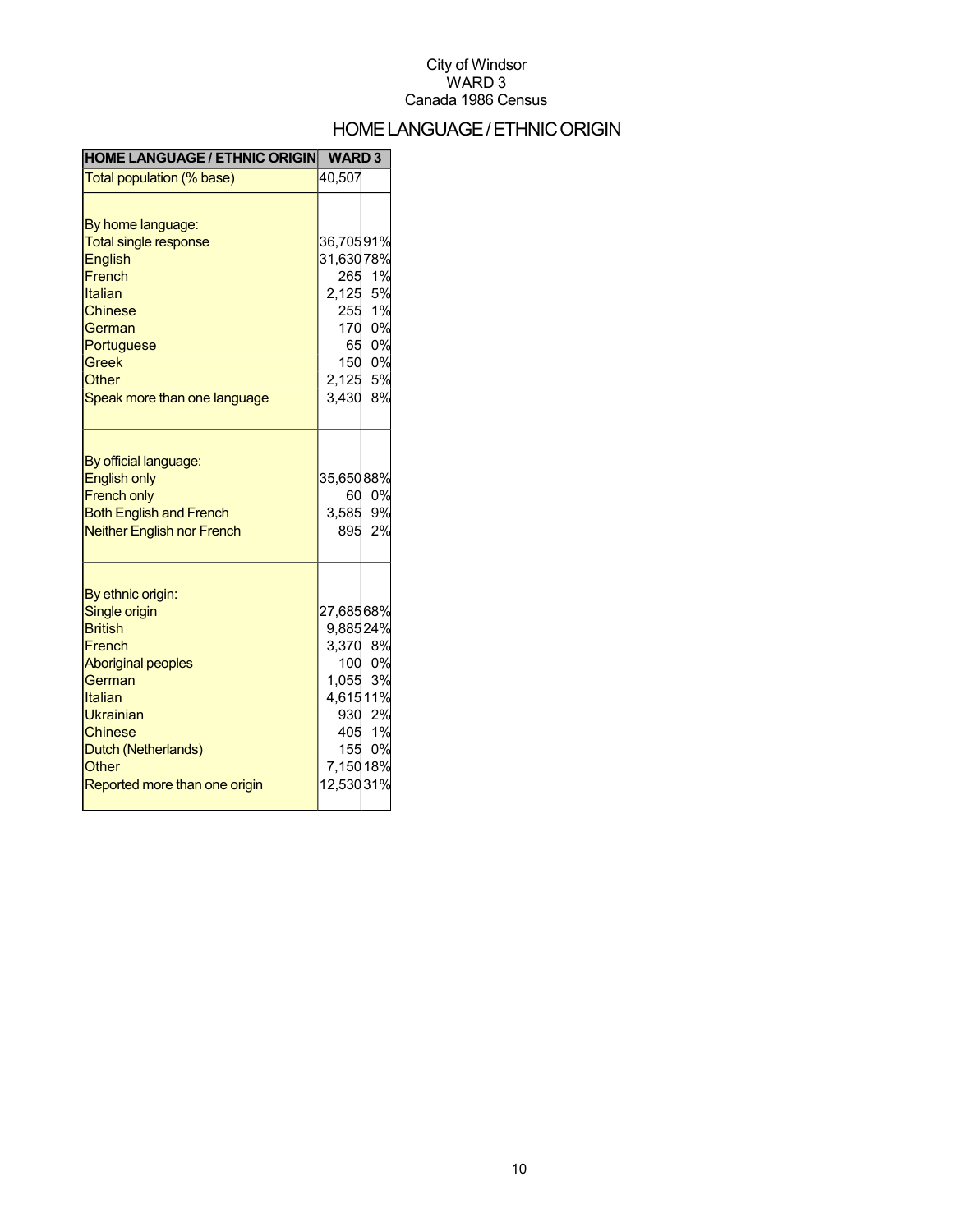## 1985INCOME

| 1985 INCOME                             | <b>WARD3</b> |    |
|-----------------------------------------|--------------|----|
| Total households (% Base)               | 17,155       |    |
| By household income:                    |              |    |
| <b>Negative Income</b>                  | 0            | 0% |
| $$0 - 9,999$                            | 4,08724%     |    |
| \$10,000 - 19,999                       | 3,76522%     |    |
| \$20,000 - 29,999                       | 2,611 15%    |    |
| \$30,000 - 39,999                       | 2,56615%     |    |
| \$40,000 - 49,999                       | 1,71310%     |    |
| \$50,000 - 59,999                       | 1,052        | 6% |
| \$60,000 - 69,999                       | 572          | 3% |
| \$70,000 - 79,999                       | 308          | 2% |
| \$80,000 - 99,999                       | 220          | 1% |
| \$100,000 and over                      | 183          | 1% |
| Aggr. household income (\$'000) 477,806 |              |    |
| Average household income \$             | 27,852       |    |
| Males 15 yrs+ with income               | 14,390       |    |
| Aggregate income (\$'000)               | 308,968      |    |
| Average total income \$                 | 21,471       |    |
| Females 15 yrs+ with income             | 14,450       |    |
| Aggregate income (\$'000)               | 172,232      |    |
| Average total income \$                 | 11,919       |    |
| Males 15 yrs+ with employ.inc           | 10,705       |    |
| Aggregate income (\$'000)               | 241,189      |    |
| Average employment income \$            | 22,530       |    |
|                                         |              |    |
| Females 15 yrs+ with emp.inc.           | 7,970        |    |
| Aggregate income (\$'000)               | 100,110      |    |
| Average employment income \$            | 12,561       |    |
| <b>Number of census families</b>        | 10,340       |    |
| Aggr. family income (\$'000)            | 349,195      |    |
| Average family income \$                | 33,771       |    |
| Unattached individ. with inc.           | 7,255        |    |
| Aggregate income (\$'000)               | 107,724      |    |
| Average individual income \$            | 14,848       |    |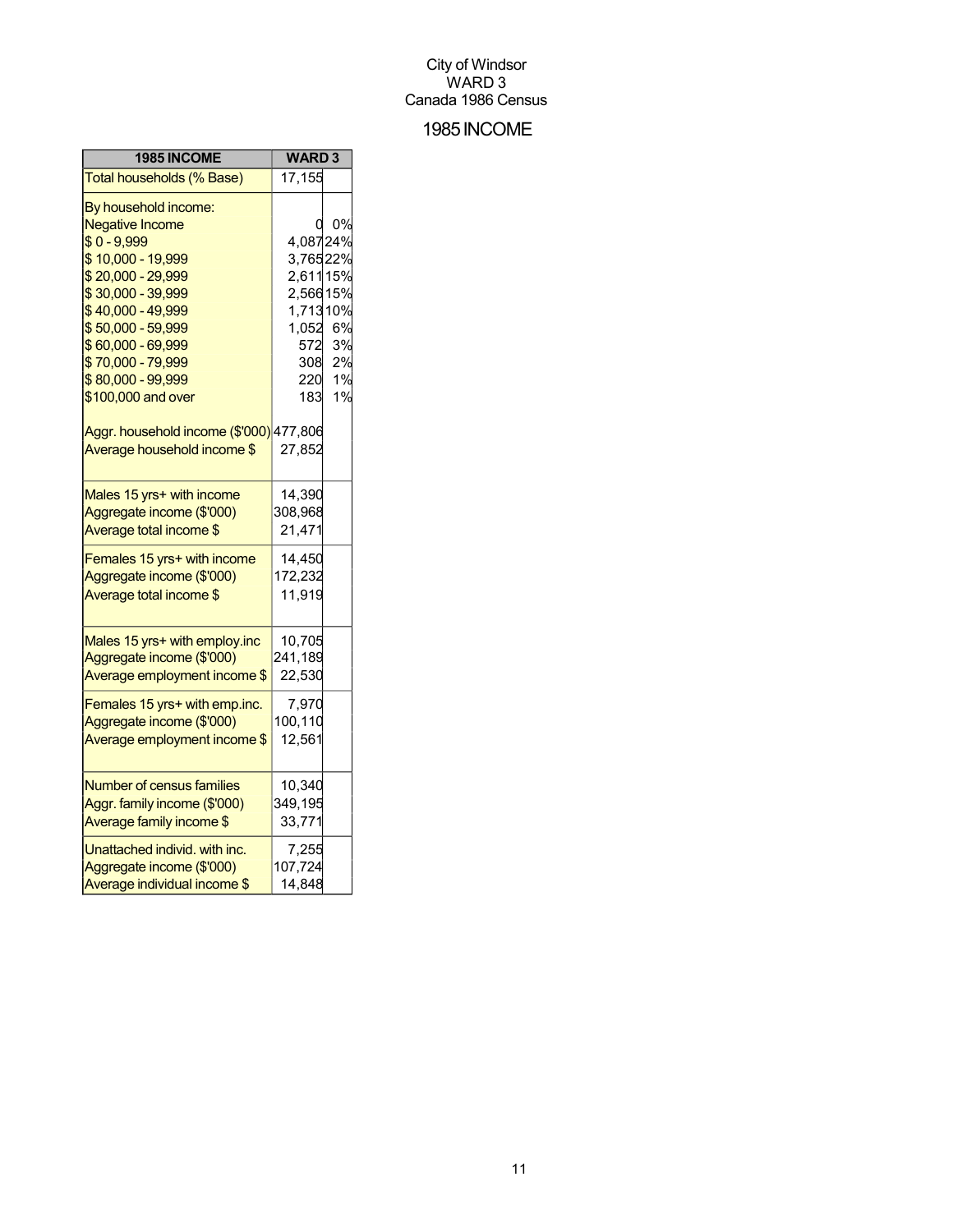## IMMIGRATION/MOBILITY

| <b>IMMIGRATION/MOBILITY</b>                                                                                                                                                                                                                                               | <b>WARD3</b>                                                                                                  |                            |
|---------------------------------------------------------------------------------------------------------------------------------------------------------------------------------------------------------------------------------------------------------------------------|---------------------------------------------------------------------------------------------------------------|----------------------------|
| <b>Total population (% Base)</b>                                                                                                                                                                                                                                          | 40,515                                                                                                        |                            |
| By citizenship:<br>Canadian<br><b>Other than Canadian</b>                                                                                                                                                                                                                 | 37,61093%<br>2,610                                                                                            | 6%                         |
| By immigration status:<br>Non-immigrant population<br>Born in province of res.<br>Born in another province<br>Immigrant population<br><b>United States of America</b><br><b>Other Americas</b><br><b>United Kingdom</b><br><b>Other Europe</b><br>Africa<br>Asia<br>Other | 28,90571%<br>26,27065%<br>2,690 7%<br>11,24528%<br>1,005<br>440<br>1,400<br>6,71017%<br>105<br>1,560 4%<br>50 | 2%<br>1%<br>3%<br>0%<br>0% |
| Immigrant population - total                                                                                                                                                                                                                                              | 11,245                                                                                                        |                            |
| By period of immigration:<br>Before 1946<br>1946 - 1966<br>1967 - 1977<br>1978 - 1982<br>1983 - 1986                                                                                                                                                                      | 2,12519%<br>4,70542%<br>2,64524%<br>825<br>940                                                                | 7%<br>8%                   |
| By age at time of immigration:<br>$0 - 4$ years<br>$5 - 19$ years<br>20 years and over                                                                                                                                                                                    | 1,42013%<br>3,27029%<br>6,58059%                                                                              |                            |
| By mobility status:<br>Persons 5 years and over<br>Non-movers (same address)<br><b>Movers</b><br>Non-migrants (same place)<br><b>Migrants</b><br>From same province<br>From other province<br><b>From outside Canada</b>                                                  | 37,535<br>20,86056%<br>16,69044%<br>11,86532%<br>4,82513%<br>2,590<br>805<br>1,375                            | 7%<br>2%<br>4%             |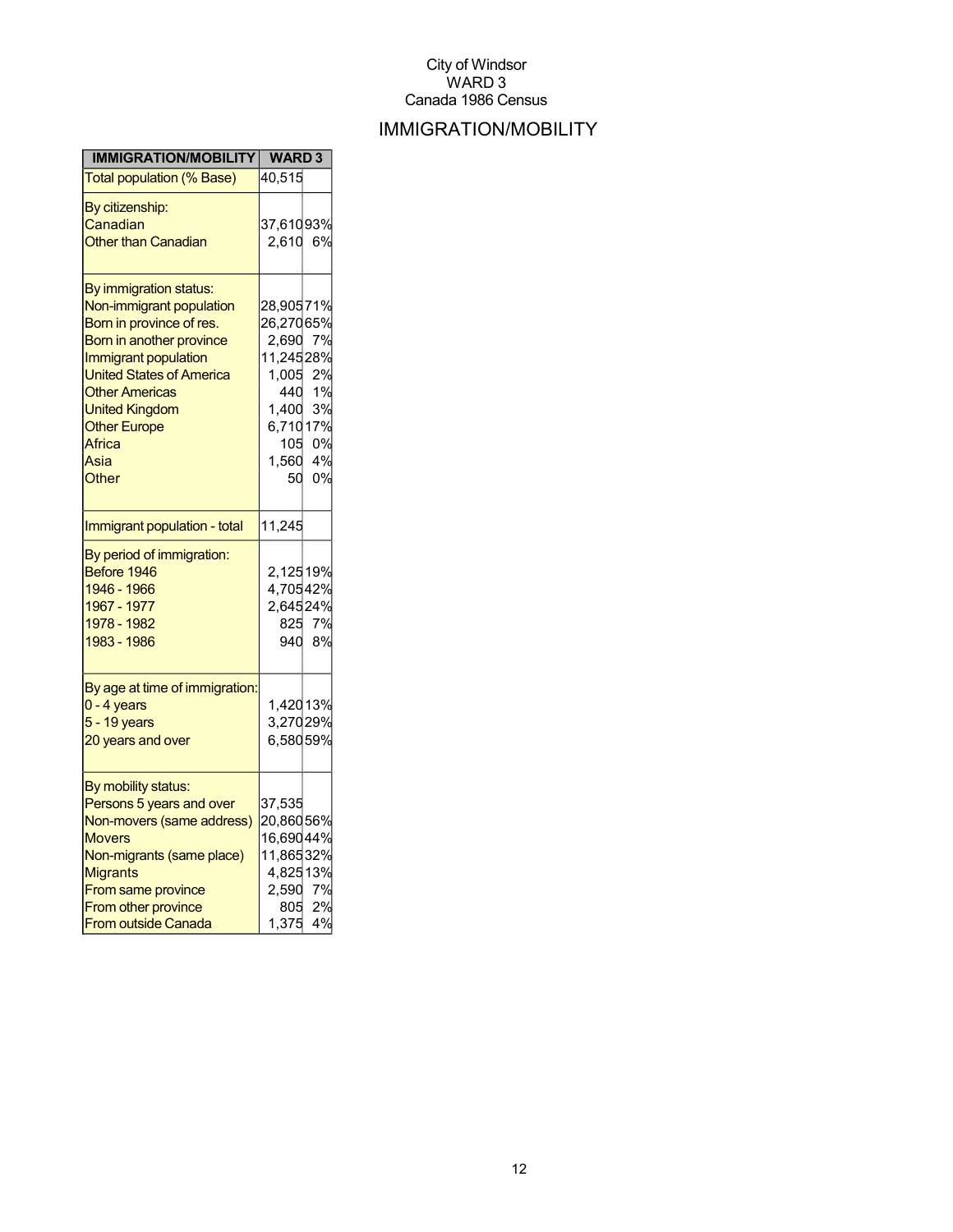## EDUCATION/QUALIFICATIONS

| <b>EDUCATION/QUALIFICATIONS</b>        | <b>WARD3</b> |        |
|----------------------------------------|--------------|--------|
| Total population 15+ years             | 32,905       |        |
| By highest level of schooling:         |              |        |
| Less than grade 9                      | 6,74020%     |        |
| Grade 9 - 13, no sec. cert.            | 9,66029%     |        |
| Grade 9 - 13, second. cert.            | 4,02512%     |        |
| Trade certificate/diploma              | 6,68020%     |        |
| University without degree              | 3,035        | 9%     |
| University with degree                 | 2,775        | 8%     |
| Postsecondary educated                 |              |        |
| population - total (% Base)            | 8,535        |        |
| By field of study:                     |              |        |
| Male with postsecondary educ.          | 4,50553%     |        |
| Education/recreat./counsell.           | 245          | 3%     |
| Fine and applied arts                  | 235          | 3%     |
| Humanities & related fields            | 325          | 4%     |
| Social sciences & rel. field           | 420          | 5%     |
| Commerce/management/bus.adm.           |              | 670 8% |
| Agricult. & biolog. sciences           |              | 150 2% |
| Engineering & applied scienc           | 220          | 3%     |
| Technic.& trades (eng & sci)           | 1,86522%     |        |
| Health prof. science & tech.           | 165          | 2%     |
| Mathematics & phys. sciences           | 140          | 2%     |
| <b>All other</b>                       | 5            | 0%     |
| Female with postsecond. educ.          | 4,03047%     |        |
| Education/recreat./counsell.           | 565          | 7%     |
| Fine and applied arts                  | 415          | 5%     |
| <b>Humanities &amp; related fields</b> |              | 365 4% |
| Social sciences & rel. field           | 370          | 4%     |
| Commerce/management/bus.adm.           | 1,11013%     |        |
| Agricult. & biolog. sciences           | 190          | 2%     |
| Engineering & applied scienc           | 15           | 0%     |
| Technic.& trades (eng & sci)           | 145          | 2%     |
| Health prof. science & tech.           |              | 82010% |
| Mathematics & phys. sciences           | 70           | 1%     |
| All other                              | 10           | 0%     |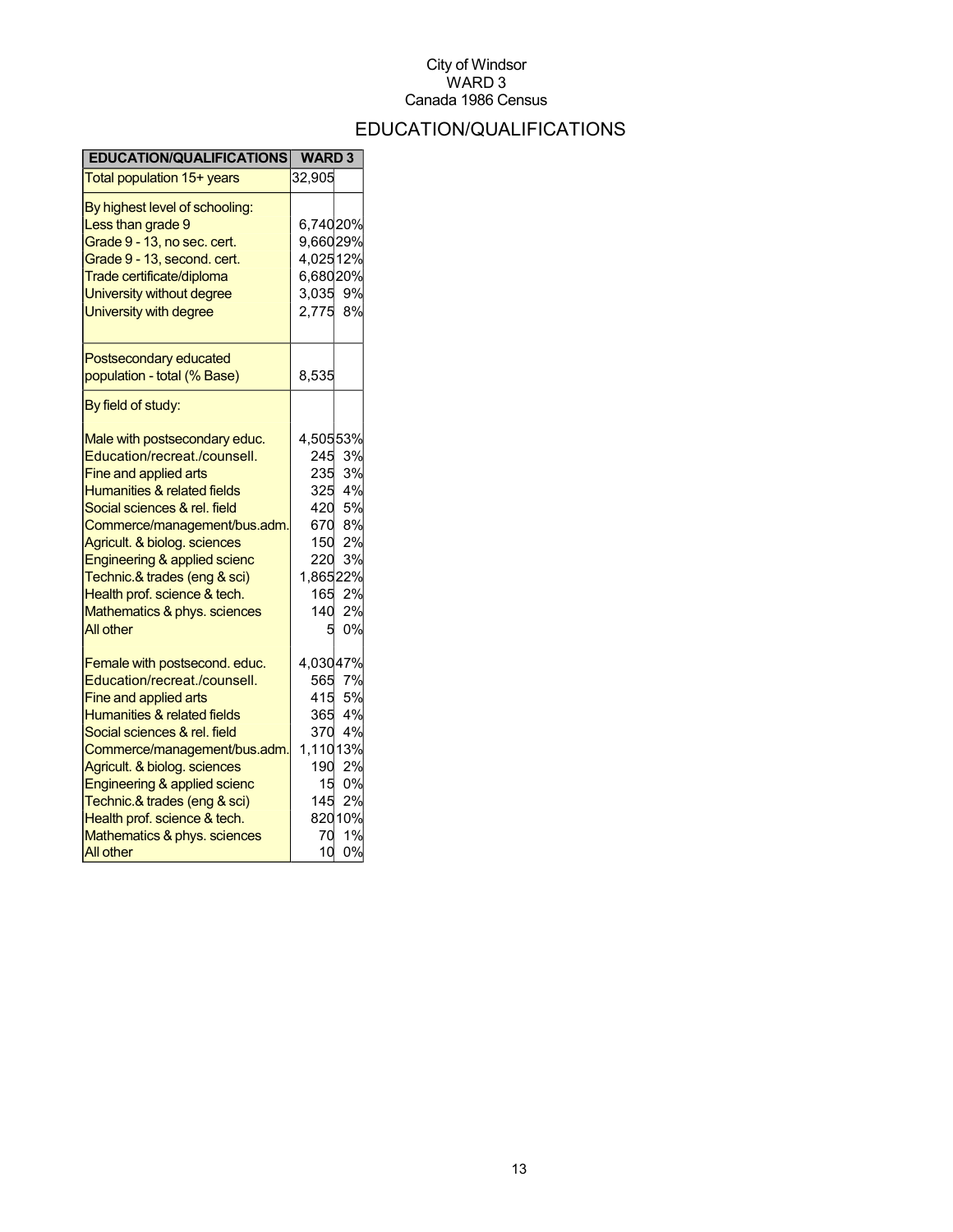## **LABOUR FORCE**

| <b>LABOUR FORCE</b>                                                                                                                                                                 | <b>WARD3</b>                                                                |              |
|-------------------------------------------------------------------------------------------------------------------------------------------------------------------------------------|-----------------------------------------------------------------------------|--------------|
| Total population 15+ years<br>Total labour force 15+ years<br>Employed<br><b>Unemployed</b><br>Persons not in labour force<br><b>Participation rate</b><br><b>Unemployment rate</b> | 32,935<br>19,23058%<br>16,82551%<br>2,420 7%<br>13,67542%<br>58.39<br>12.58 |              |
| Male population 15+ years<br><b>Labour force</b><br>Employed<br><b>Unemployed</b><br>Not in labour force<br><b>Participation rate</b><br><b>Unemployment rate</b>                   | 15,35047%<br>11,06034%<br>9,88030%<br>1,205 4%<br>4,27513%<br>72.05<br>10.9 |              |
| Female population 15+ years<br><b>Labour force</b><br>Employed<br><b>Unemployed</b><br>Not in labour force<br><b>Participation rate</b><br><b>Unemployment rate</b>                 | 17,58553%<br>8,15525%<br>6,94521%<br>1,215 4%<br>9,40029%<br>46.37<br>14.9  |              |
| Males- all classes of worker<br><b>Paid worker</b><br>Self-employed<br>Females- all classes of worker<br><b>Paid worker</b><br>Self-employed                                        | 11,235<br>10,42093%<br>8,475<br>7,63590%<br>170                             | 445 4%<br>2% |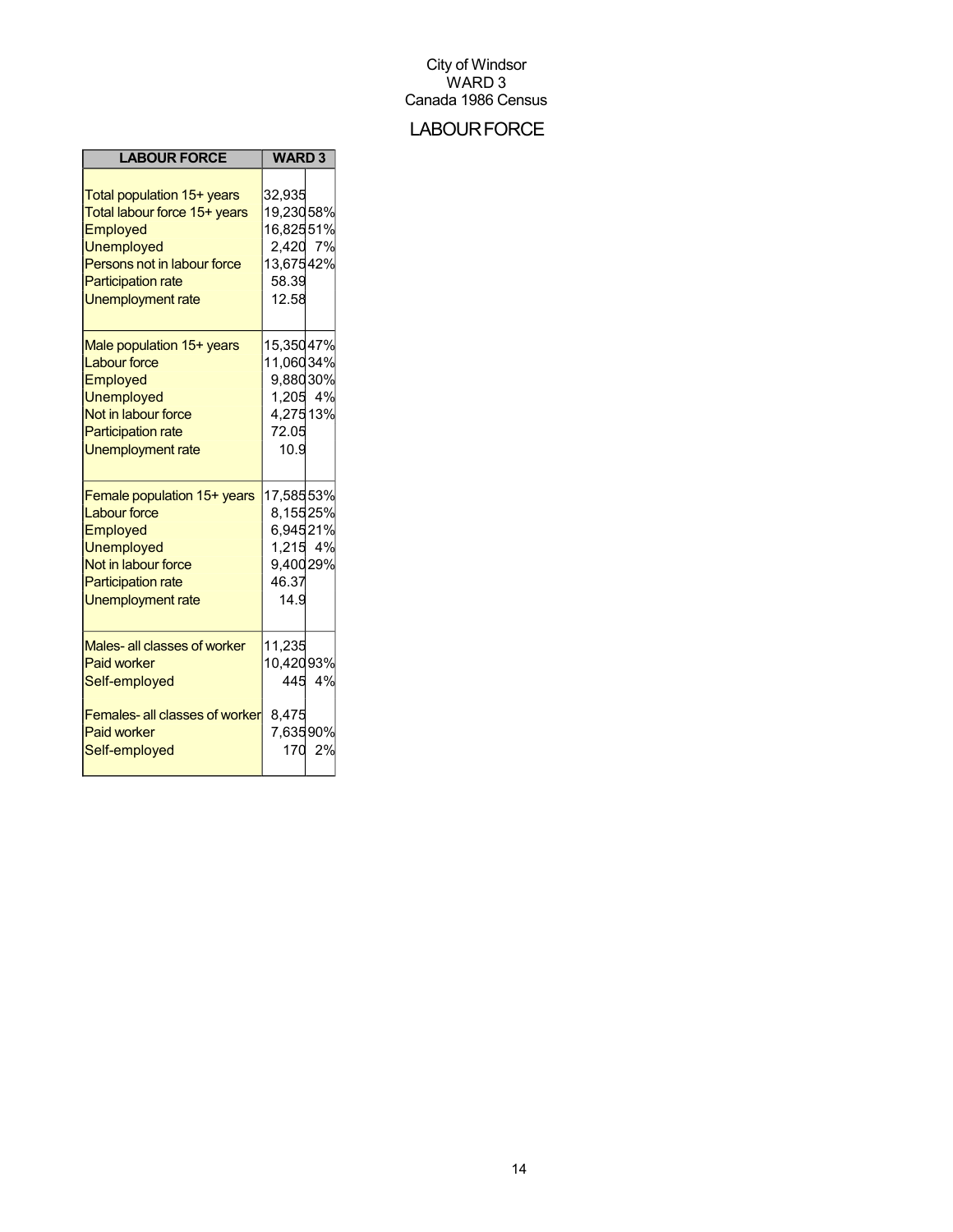## INDUSTRY/OCCUPATION

| INDUSTRY/OCCUPATION                                                                                                                                                                                                                                                                                                                                                                                                                                                                                  | <b>WARD 3</b>                                                                                                 |                                                                                                                   |
|------------------------------------------------------------------------------------------------------------------------------------------------------------------------------------------------------------------------------------------------------------------------------------------------------------------------------------------------------------------------------------------------------------------------------------------------------------------------------------------------------|---------------------------------------------------------------------------------------------------------------|-------------------------------------------------------------------------------------------------------------------|
| perienced labour force                                                                                                                                                                                                                                                                                                                                                                                                                                                                               |                                                                                                               |                                                                                                                   |
| By Industry: (% Base)                                                                                                                                                                                                                                                                                                                                                                                                                                                                                | 18,710                                                                                                        |                                                                                                                   |
| <b>Agricultural &amp; rel.services</b><br>Other primary industries<br>Manufacturing<br><b>Construction</b><br><b>Transportation &amp; storage</b><br>Communication & oth. utility<br><b>Wholesale trade</b><br><b>Retail trade</b><br>Finance and insurance<br><u>Real estate &amp; insur. agents</u><br><u>Business service</u><br>Government service<br><b>Educational service</b><br><b>Health &amp; social service</b><br>Accommodation, food, beverag<br>Other service industries               | 110<br>55<br>5,82531%<br>845<br>385<br>625<br>2,50013%<br>520<br>280<br>740<br>970<br>1,665<br>1,555<br>1,355 | 1%<br>0%<br>5%<br>515 3%<br>2%<br>3%<br>3%<br>1%<br>4%<br>720 4%<br>5%<br>9%<br>8%<br>7%                          |
| <b>Experienced labour force</b><br>by occupation: (% Base)                                                                                                                                                                                                                                                                                                                                                                                                                                           | 18,710                                                                                                        |                                                                                                                   |
| Managerial, administrative<br>Nat. science, eng. & math.<br>Soc. sc., religion & artist.<br><b>Teaching &amp; related</b><br><b>Medicine &amp; health</b><br><b>Clerical &amp; related</b><br>Sales<br>Service<br>Farming & horticultural<br>Other primary industries<br>Processing<br>Machining & related<br>Prod. fabric./assemb./repair<br><b>Construction trades</b><br>Transport equipmnt. operat.<br>Material handling & related<br>Oth. crafts & equip. operat.<br>Occupations not classified | 1,265<br>330<br>790<br>750<br>995<br>2,95516%<br>1,680<br>2,71014%<br>165<br>1,180<br>2,91516%                | 7%<br>2%<br>4%<br>4%<br>5%<br>9%<br>1%<br>15 0%<br>545 3%<br>6%<br>855 5%<br>630 3%<br>330 2%<br>140 1%<br>565 3% |